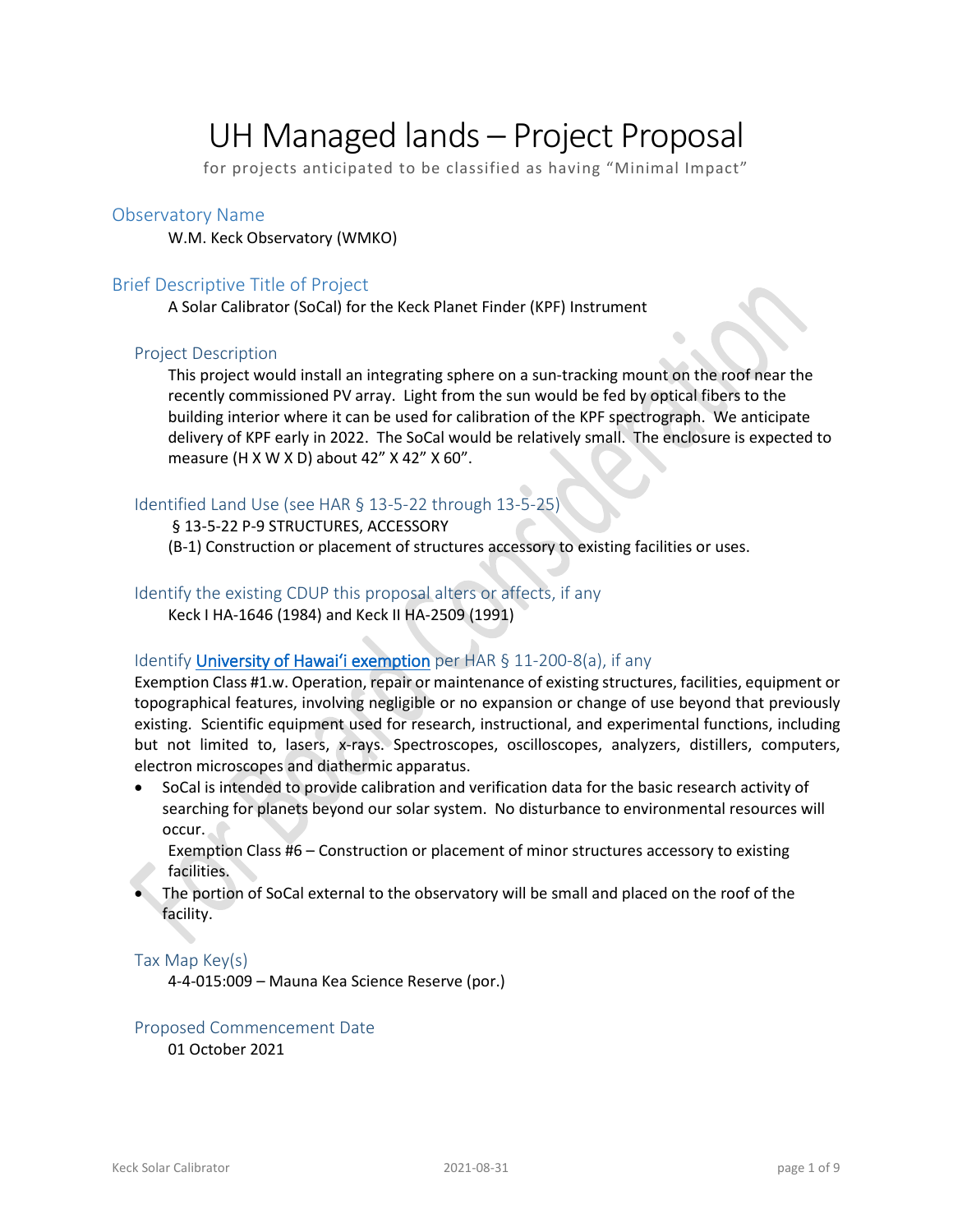## Proposed Completion Date

01 February 2022

#### Estimated Project Cost \$25k

#### Total size / area of proposed use

The SoCal enclosure will be placed on the roof near the current PV array and thus within the existing building footprint.

#### Project Purpose and Need

Next generation, extreme precision radial velocity instruments intended to search for planets beyond our own solar system are turning to sunlight for calibration and verification purposes. Light emanating from the full solar disk is used. This "disk integrated" light from the sun is then fed by fiber to the instrument as if it were light from a distant star. The sun is a star so close though that we know precisely what it is doing in terms of motion with respect to the earth, activity in its' outer layers, etc. i.e. we can observe the sun directly and we know precisely what the earth's motion is around it.

#### Has professional peer-review occurred

Systems like SoCal have been designed, built, and installed for use at other telescopes, i.e. this is demonstrated technology. The system will be built, for the most part, with commercial off-theshelf parts. Much of the funding for existing systems and for SoCal is from peer-reviewed grant proposals.

#### Are there any related ongoing, pending, or planned projects associated with this submission?

As mentioned, SoCal is intended to work with KPF, a new instrument slated for deliver to WMKO early in 2022. There are no ongoing, pending, or planned projects associated with SoCal though that require a project proposal for UH managed lands.

## Existing Conditions at Project Site(s)

#### Geology, Climate, & Hazards

The proposed work will occur on the existing central rooftop. There are no climate issues or hazards at the proposed project site. Project related work will not occur during snow days or in any other bad weather conditions.

## Flora, Fauna, Ecology, Water Resources

No flora, fauna, ecology or water resources will be altered or disturbed. All work will be conducted in areas on or attached to existing WMKO built facilities.

#### Cultural Resources

No cultural resources will be disturbed. All work will be conducted in areas on or attached to existing WMKO built facilities.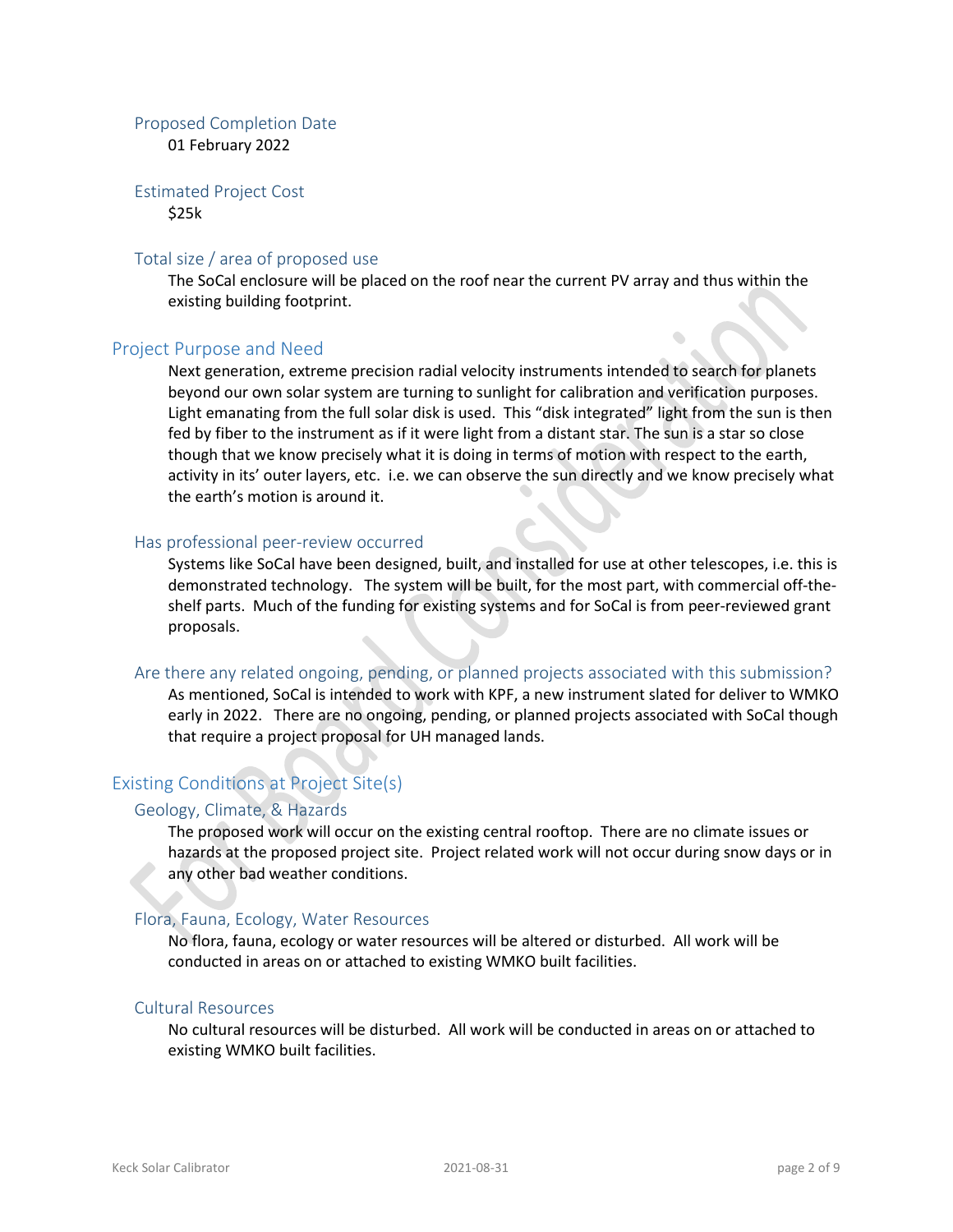#### Recreation

No recreational activities are conducted where the proposed project is to be located.

## Built Infrastructure

SoCal will be mounted on the roof in a manner similar to the racking for the PV array sited there. Conduit for power, communications and the optical fibers will follow the same routing into the building as for the PV array.

#### Landscaping & Visual Conditions

No landscaping or visual conditions will be disturbed. All work will be conducted in areas on or attached to existing WMKO built facilities.

## Description of the Project

#### Location

With respect to year-round unobstructed view of the sun, the optimal location for SoCal on the roof is indicated in Fig. 1. This location is near the edge of the roof and towards the Keck II dome. One, or both, of the domes obstruct the view of the sun to varying degrees depending on the time of day and time of the year for other locations on the roof.



Figure 1: Depiction of WMKO facility with proposed location for SoCal and showing where the photos for Fig.'s 2 & 3 were taken.

Once located as show in Fig. 1, SoCal would not be visible from ground level anywhere on the WMKO grounds. Driving toward WMKO, it would become visible as the road crests near the IRTF entrance. Fig. 1, indicates this location and Fig.'s 2 and 3 show what the facility looks like without, and with SoCal respectively. Fig. 3 has a person standing in the approximate location intended, beside whom has been placed a white square of the expected size of the SoCal enclosure. Fig. 4 shows the device itself (with no enclosure), and a candidate enclosure.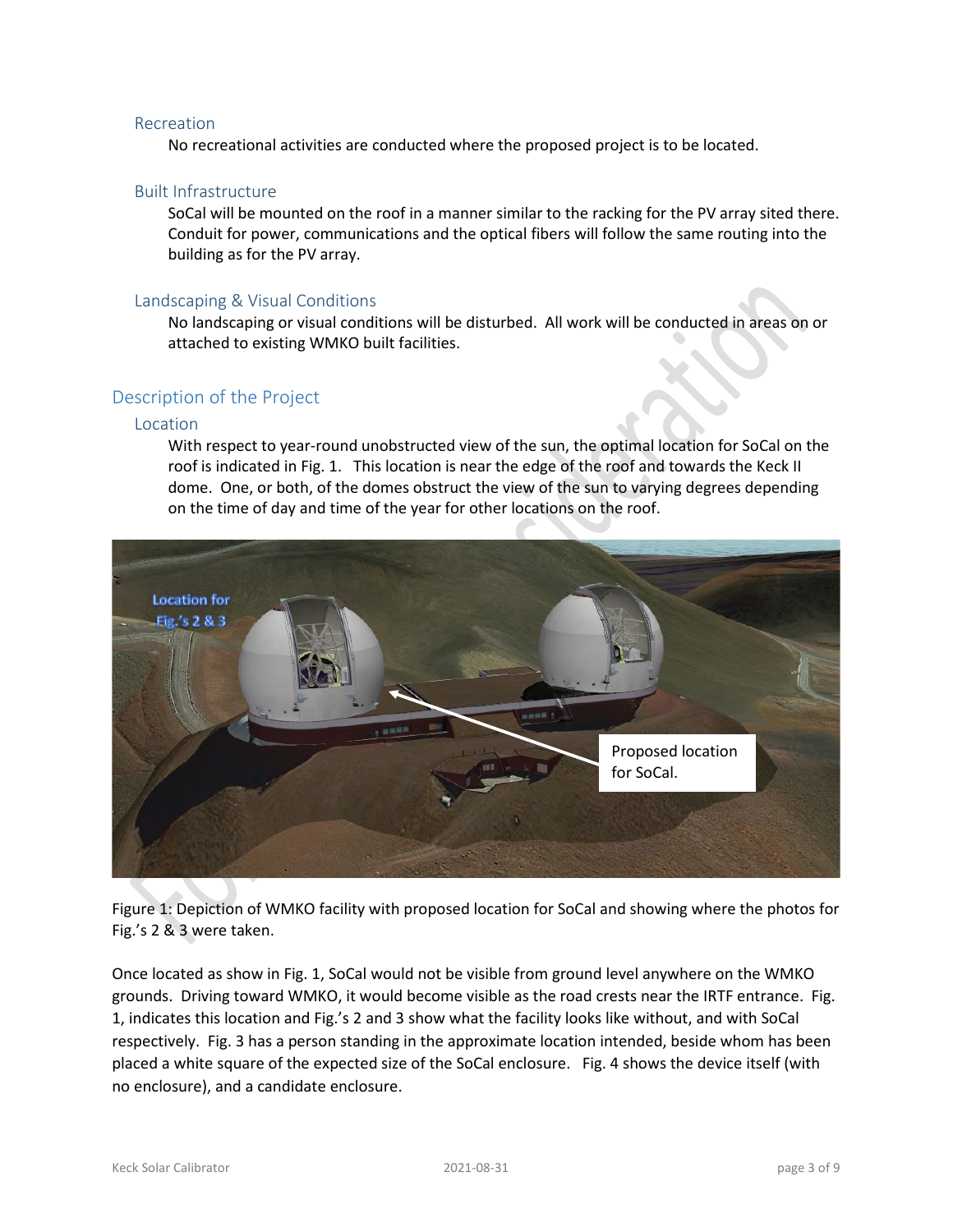

Figure 2: View of WMKO facility from road crest near IRTF entrance. Photo taken on 5/27/2021 from location indicated on Fig. 1.



Figure 3: Same as previous with a person and an appropriately sized white square where SoCal would be located.



Figure 4: Left: the integrating sphere and sun-tracking mount. Right: example enclosure design based on commercial product at another site.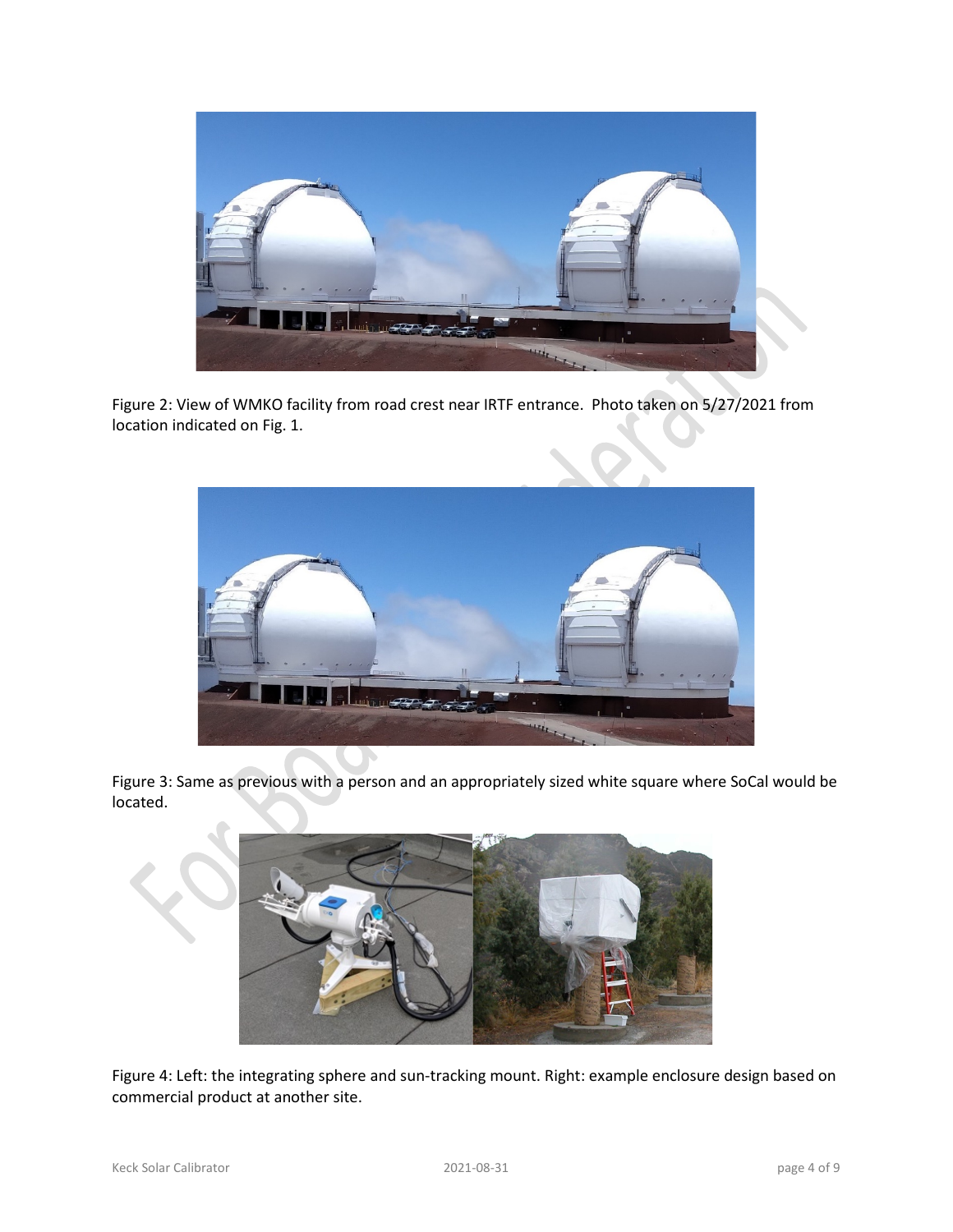## Description of the process of completing the project

The roof between the two Keck domes includes a 12-in top layer of volcanic cinder acting as cover and ballast over an impermeable membrane. Racking for the PV system is mounted to base plates buried in the cinder. Considerable engineering analysis was performed by professional engineers licensed in the state of Hawaii to ensure this would withstand hurricane force winds. The SoCal enclosure may be mounted similarly, or it may be mounted to the adjacent PV racking. Conduit bearing power and communications cabling to the unit and fiber transmitting light from it would run across the roof, down the side of the building and then inside, following the same path as cabling for the PV system. All work would take place on the roof, so no ground disturbance would occur. All parts are small enough that they can be carried up to the roof. No forklift would be required. The location on the roof, combined with the relatively small size of the SoCal enclosure implies there will be minimal visual impact resulting from its' installation.

#### Who will do the work?

Work will be performed by WMKO staff with assistance from Caltech personnel.

## Equipment & Transportation

Component parts are all small enough that they can be transported via regular WMKO day crew vehicles.

## Measures to protect the environment and/or mitigate impacts

#### Impacts

The SoCal enclosure will be mounted on the roof, hence there will be no ground disturbance. It will not utilize liquid coolant and will not emit light.

#### Protective Measures

It is WMKO's top priority to ensure this project is planned and carried out without negative impact to our sensitive location during the installation of the proposed project. WMKO will comply with the following:

- Notify CMS in writing at least 5 days prior, and no more than 14 days prior, to beginning field work on UH managed lands (Halepōhaku, Road Corridor, Maunakea Science Reserve, or Astronomy Precinct).
- All project participants will attend a Maunakea orientation prior to participating in field work.
- Use 4-wheel drive vehicles, with 4-wheel drive engaged, when traveling above Halepōhaku is required.
- Allow OMKM Rangers to visit and monitor activities.
- Comply with all actions and measures described in the proposal, including (community) benefits, CMP compliance list, and mitigation measures.
- Ensure that loose tools or equipment are not left unattended and are properly stored at the end of each day.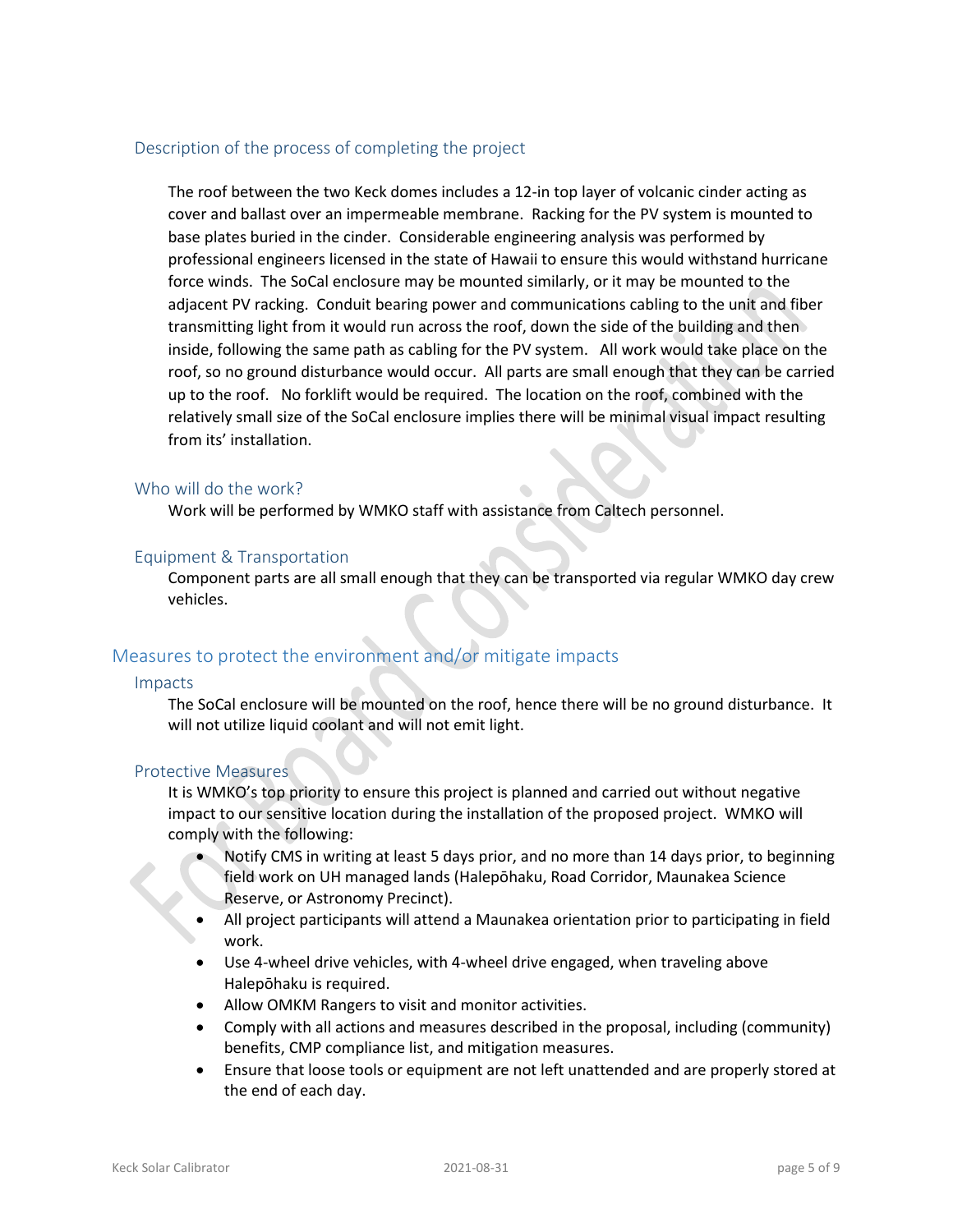- In preparation for high wind conditions protocols must include measures to ensure debris and equipment are not blown from the job site. Projects occurring in the summit region must verify that temporary and permanent infrastructure can sustain 120mph winds.
- All improvements will be designed and installed to withstand the severe weather conditions on the mountain.
- Remove and properly dispose of all waste material. All perishable items including food, food wrappers and containers, etc. will be removed from the site at the end of each day and properly disposed.
- Use of lighting from sunset to sunrise is prohibited unless otherwise stated in the project proposal and approved.
- Employ invasive species prevention best practices, including inspections of materials by a DLNR-approved biologist, as identified in the Maunakea Invasive Species Management Plan prior to entering UH managed lands. Every inspection request submitted to OMKM shall include correspondence with the observatory representative(s) identified in the initial notification. Inspections shall not occur on UH managed lands on Maunakea, at State or County parks, along public roadsides, or on Department of Hawaiian Home Lands.
- Motorized equipment, when stationary, must have a drain-pan in place suitable for catching fuel or fluid leaks. To allow for expansion with reduced atmospheric pressure, fuel tanks should not be more than 3/4 full prior to transport to the summit (unless used as the fuel source for transport to the summit).
- When closed to the public yet open to Observatories, vehicle access to the Maunakea Summit Access Road above the Halepōhaku Mid-Level Support Facility area is limited to expressly marked Observatory, MKSS, CMS, Federal, or State of Hawaiʻi vehicles when operated by their approved employees or representatives on official business and possessing requisite orientation, training, safety, and self-rescue supplies.
- Large, heavy, non-4-wheel drive, or oversized loads must submit notification to the Maunakea Road Conditions listserve at least one-day prior to delivery. Loads requiring an escort on public roadways must have this escort accompany them to the final destination. Projects choosing not to do so must obtain approval from the Maunakea Rangers before arriving at Halepōhaku. Projects failing to submit notification or arrange for escort to the summit may be denied entry to Halepōhaku or above.
- Nēnē (Branta sandvicensis) may be present. If a nēnē appears within 100 feet (30.5 meters) of ongoing work, all activity shall be temporarily suspended until the animal leaves the area of its own accord. Feeding of nēnē is prohibited.
- The project approval/permit may not be transferred or assigned. A copy of the approval/permit must be present on-site and available for review at all times while are working on University-managed lands.
- Unless otherwise stated in the proposal, upon project completion copies of all data, field notes, photos, log books, collected specimens, and other forms of documentation will be shared with OMKM for future, unrestricted, use by OMKM or its designee. All geospatial data, metadata or applications must be in a format compatible with OMKM GIS software or other industry standard identified in advance.
- Collected specimens that are not consumed in analysis will be returned to OMKM unless otherwise specified.
- No use of mechanized equipment is allowed unless authorized by this permit.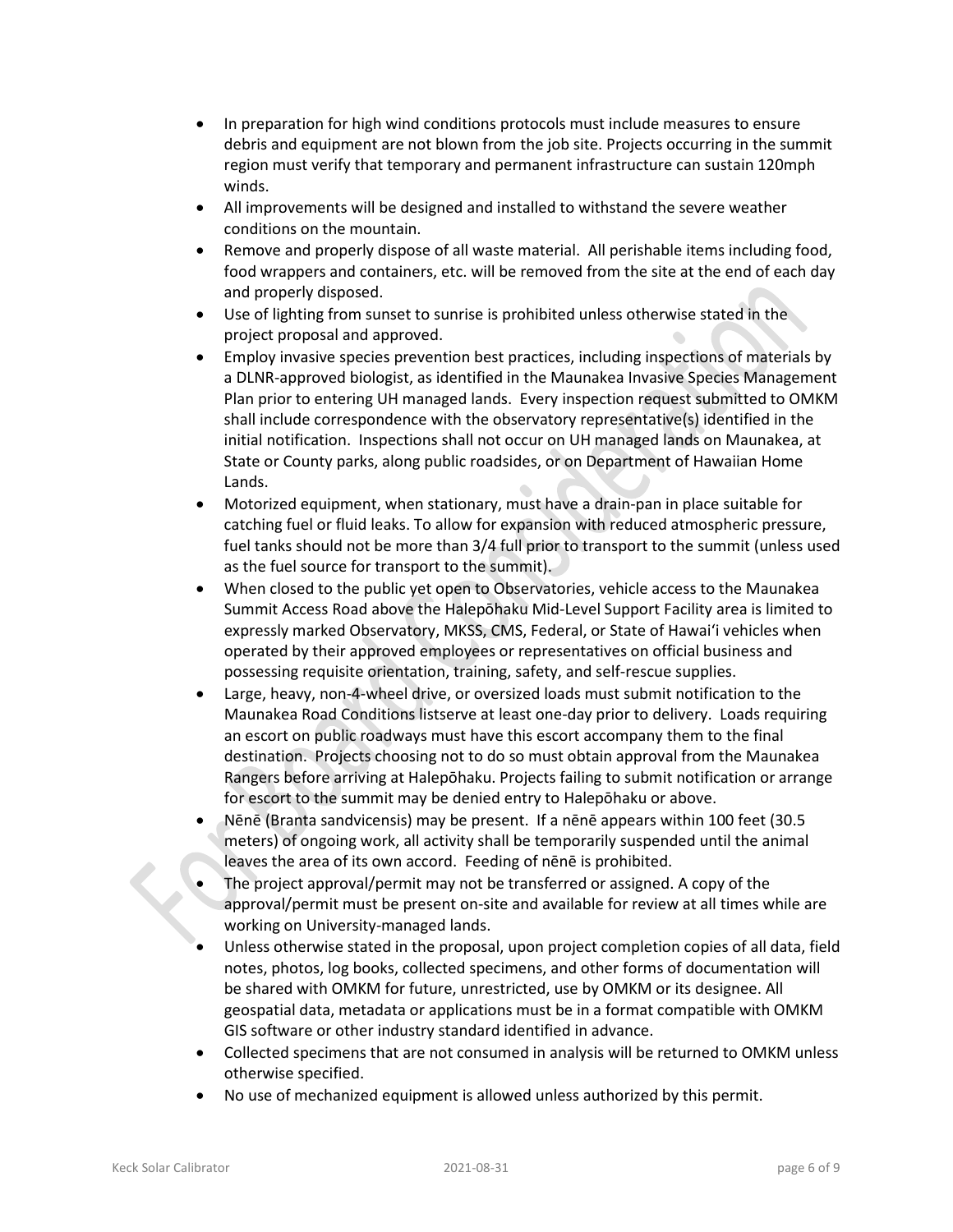- Identify and comply with other permit requirements, such as County of Hawaii building permits or Department of Land & Natural Resources (see both any applicable DLNR permit and HAR §13-5-42 Standard conditions).
- Placement of permanent: markers, monuments, mag nails, survey pins, etc. is not allowed without explicit prior approval from OMKM (and the State if required) for this purpose. ALL surveyors work must be shared with OMKM in digital format (i.e. CAD file as well as PDF) with coordinate info stored in and using a common, transferrable coordinate reference system such as "State Plane Coordinates (NAD83), Hawaii Zone 1".
- Use of cell-phones, other than in airplane mode, is prohibited except in case of emergency.
- Use of real-time GPS during any surveying or equipment operation requires advance written approval from CMS and the Institute for Astronomy. Written approval should be request at least 4 weeks prior to the proposed activity.
- Electronic and paper copies of all publications resulting from the work will be provided to OMKM.
- When applicable, annual and final reports must be submitted to CMS. CMS will provide guidance on content to be included in such reports.
- When applicable, a brief, approximately 1-page, non-technical summary suitable for public outreach (school groups, community meetings, newsletter articles, etc.) must be provided to CMS within 90 days of project completion or publication. Photos and illustrations are encouraged.
- Notify CMSin writing when field activity associated with the project is completed. This notification must list all steps identified in the "notice to proceed" and explicitly communicate the status of completion.
- The project must be completed within the time frame specified in the proposal and (when applicable) DLNR approval. Projects not completed within this timeframe are not allowed to continue (or commence) without explicit, prior, written approval from CMS.

## Compliance with Lease, Sublease, or Comprehensive Management Plan (CMP)

The project is not a lease or sublease compliance action.

## Identify other required or associated permits

OCCL Site Plan approval may be required. WMKO will investigate if this approval is required.

## Five Year Outlook

This project was not included in the Five-Year Outlook. Full awareness of the need for this device occurred after submission of the Outlook.

## Community Benefits

## Benefits to other Maunakea entities and/or global astronomy community

As noted above, solar calibrators are becoming standard ancillary devices for extreme precision radial velocity spectrographs. As such, this project will enable KPF to achieve its' full utility in the search for planets beyond our solar system.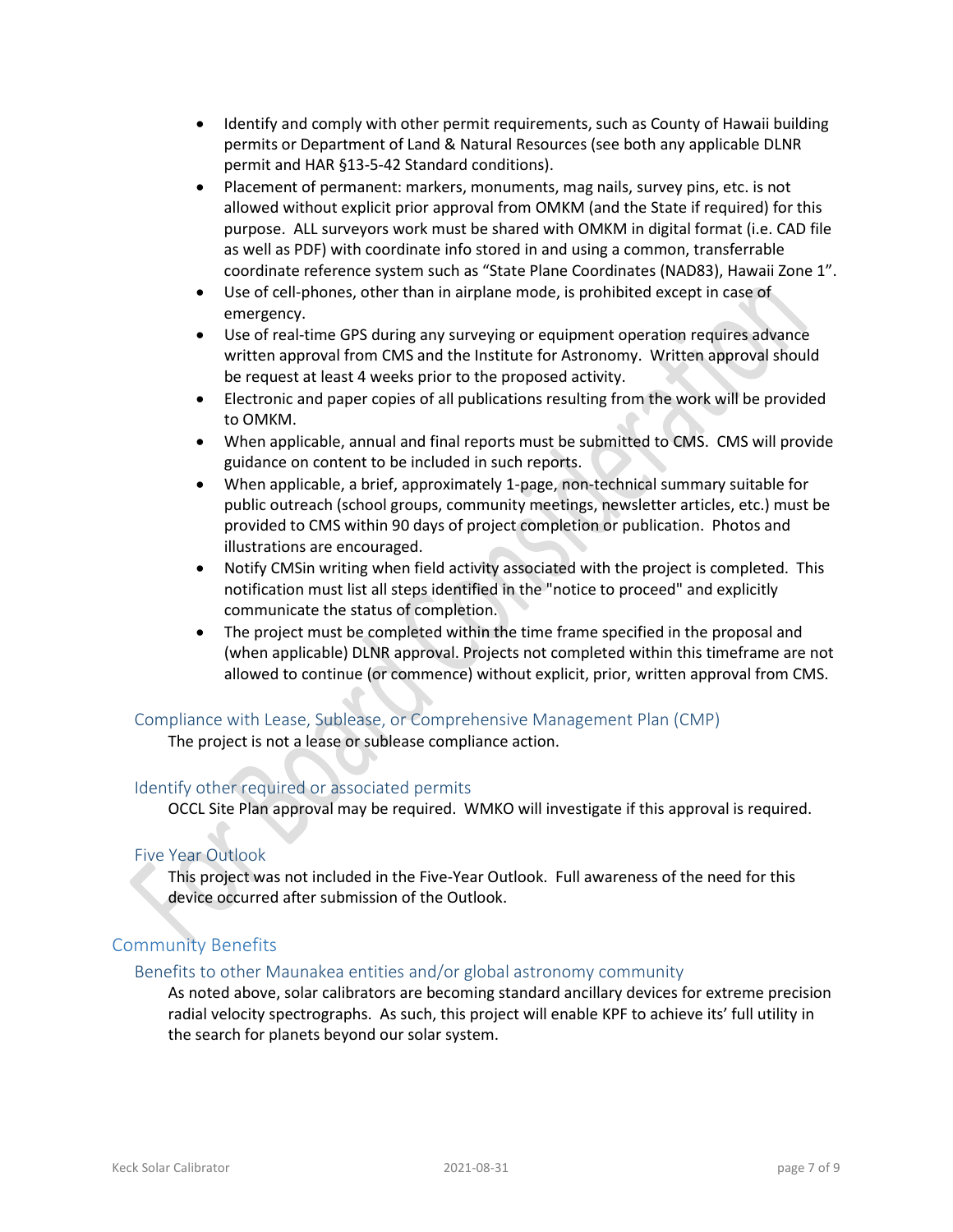## Benefits to the Hawaii Island community

Maintaining WMKO's position at the forefront of astronomy research helps to provide jobs for the local community and inspiration to our keiki.

Will data, publications, or other products be free and available to the public? Yes, per current WMKO policies, data becomes available after a proprietary period.

## DLNR Evaluation Criteria

After approval by the Maunakea Management Board, the Department of Land & Natural Resources or Board of Land & Natural Resources will evaluate the merits and approve the project based on the following eight criteria (§13-5-30). See <http://dlnr.hawaii.gov/occl/files/2013/08/13-5-2013.pdf>

1. The purpose of the Conservation District is to conserve, protect, and preserve the important natural and cultural resources of the State through appropriate management and use to promote their long-term sustainability and the public health, safety, and welfare. (ref §13-5-1) How is the proposed land use consistent with the purpose of the conservation district?

The proposed project does not negatively impact the level of conservation, protection or preservation of the natural and cultural resources of the site.

2. How is the proposed use consistent with the objectives of the Resource subzone of the land on which the land use will occur? (§13-5-13 The objective of this subzone is to ensure, with proper management, the sustainable use of the natural resources of those areas. This subzone shall encompass: lands necessary for providing future parkland and lands presently used for national, state, county, or private parks. Land suitable for outdoor recreational uses such as hunting, fishing, hiking, camping, and picnicking. [And other lands not applicable to Maunakea.])

The proposed project is consistent with the current use for this subzone in that it is purely for scientific research conducted by WMKO. The project will not negatively impact the natural resources. All work will be located on pre-existing built structures.

3. Describe how the proposed land use complies with the provisions and guidelines contained in chapter 205A, HRS, entitled "Coastal Zone Management".

The proposed project does not impact the provisions and guidelines related to recreational resources, historic resources, coastal ecosystems, coastal economic uses, coastal hazards, beach protection, or marine resources. The site of proposed use is over 20 miles from the coast and is not hydrologically connected to shoreline resources.

4. Describe how the proposed land use will not cause substantial adverse impact to existing natural resources within the surrounding area, community or region.

The proposed project will not cause adverse impact to existing natural resources within the surrounding area, community or region. All work will be located on pre-existing built structures.